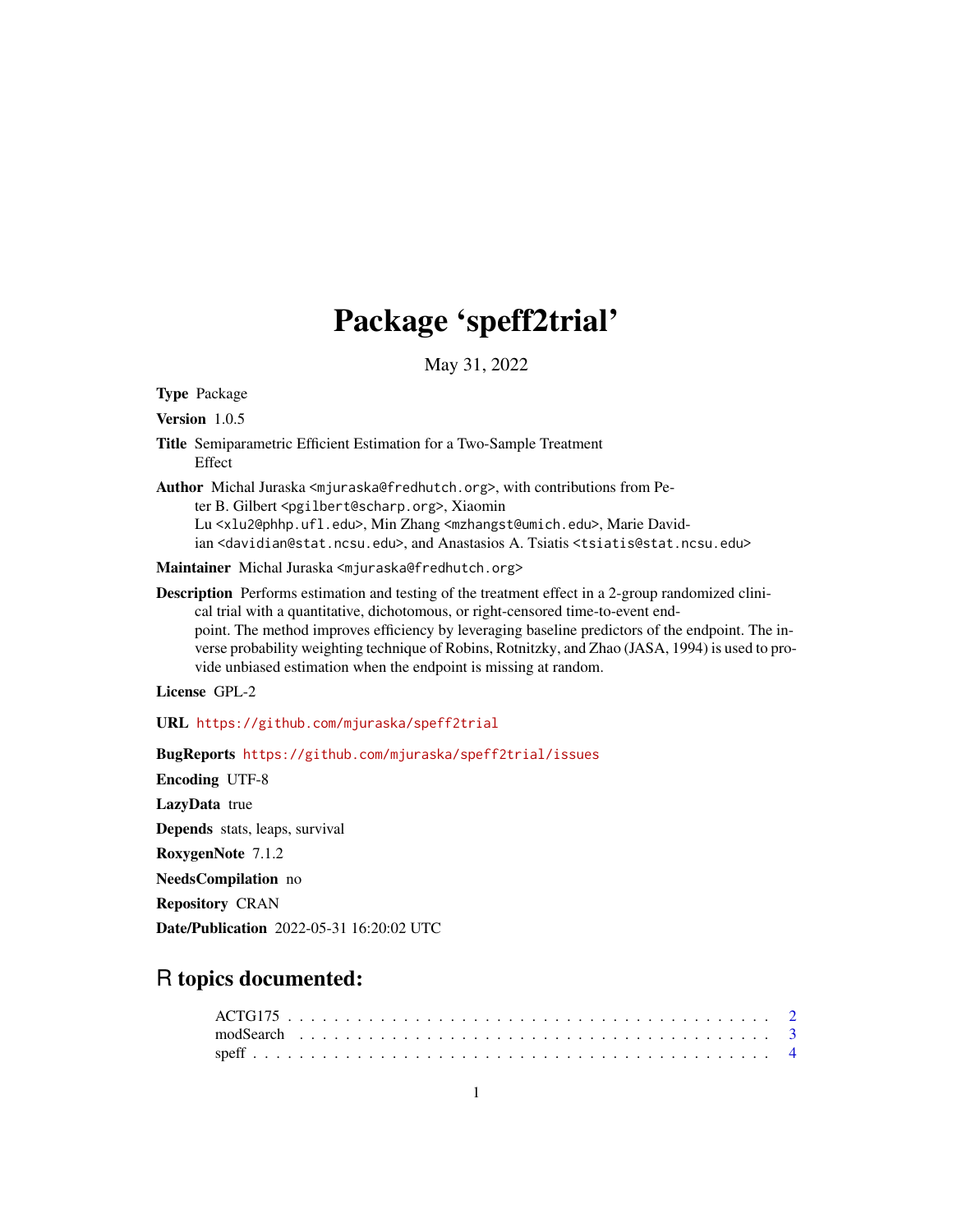#### <span id="page-1-0"></span>2 ACTG175

| Index |  |  |  |  |  |  |  |  |  |  |  |  |  |  |  | -13 |
|-------|--|--|--|--|--|--|--|--|--|--|--|--|--|--|--|-----|

#### **Description**

ACTG 175 was a randomized clinical trial to compare monotherapy with zidovudine or didanosine with combination therapy with zidovudine and didanosine or zidovudine and zalcitabine in adults infected with the human immunodeficiency virus type I whose CD4 T cell counts were between 200 and 500 per cubic millimeter.

#### Usage

data(ACTG175)

#### Format

A data frame with 2139 observations on the following 27 variables:

ACTG175 *AIDS Clinical Trials Group Study 175*

pidnum patient's ID number

age age in years at baseline

wtkg weight in kg at baseline

hemo hemophilia (0=no, 1=yes)

homo homosexual activity (0=no, 1=yes)

drugs history of intravenous drug use  $(0=no, 1=yes)$ 

karnof Karnofsky score (on a scale of 0-100)

oprior non-zidovudine antiretroviral therapy prior to initiation of study treatment (0=no, 1=yes)

z30 zidovudine use in the 30 days prior to treatment initiation (0=no, 1=yes)

zprior zidovudine use prior to treatment initiation (0=no, 1=yes)

preanti number of days of previously received antiretroviral therapy

race race (0=white, 1=non-white)

gender gender (0=female, 1=male)

str2 antiretroviral history (0=naive, 1=experienced)

strat antiretroviral history stratification (1='antiretroviral naive',  $2 = \ge 1$  but  $\le 52$  weeks of prior antiretroviral therapy', 3='> 52 weeks')

symptom symptomatic indicator (0=asymptomatic, 1=symptomatic)

treat treatment indicator (0=zidovudine only, 1=other therapies)

offtrt indicator of off-treatment before  $96±5$  weeks (0=no,1=yes)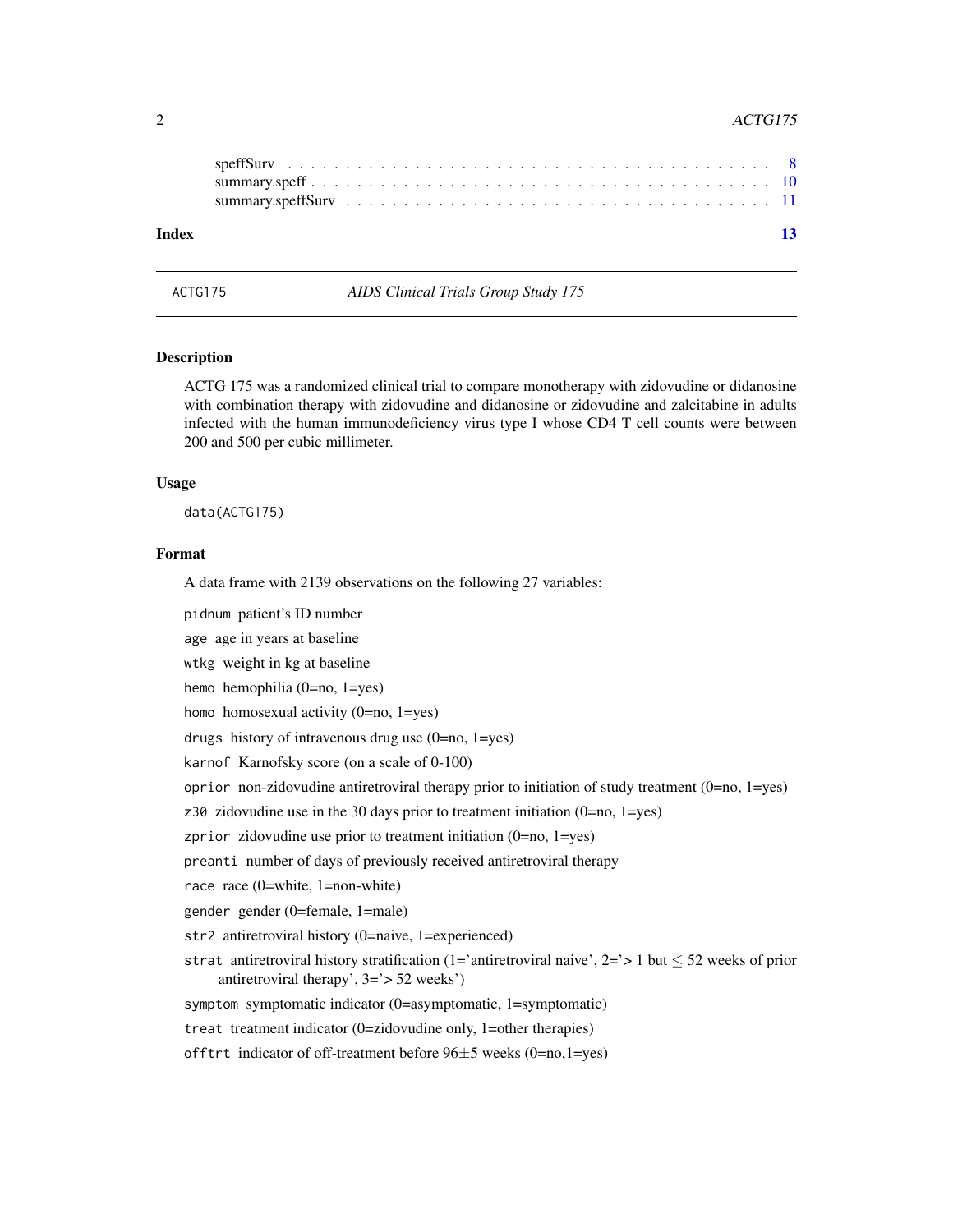#### <span id="page-2-0"></span>modSearch 3

cd40 CD4 T cell count at baseline

cd420 CD4 T cell count at  $20\pm 5$  weeks

cd496 CD4 T cell count at  $96±5$  weeks (=NA if missing)

r missing CD4 T cell count at 96±5 weeks (0=missing, 1=observed)

cd80 CD8 T cell count at baseline

cd820 CD8 T cell count at  $20\pm5$  weeks

cens indicator of observing the event in days

- days number of days until the first occurrence of: (i) a decline in CD4 T cell count of at least 50 (ii) an event indicating progression to AIDS, or (iii) death.
- arms treatment arm (0=zidovudine, 1=zidovudine and didanosine, 2=zidovudine and zalcitabine, 3=didanosine).

#### Details

The variable days contains right-censored time-to-event observations. The data set includes the following post-randomization covariates: CD4 and CD8 T cell count at 20±5 weeks and the indicator of whether or not the patient was taken off-treatment before 96±5 weeks.

#### References

Hammer SM, et al. (1996), "A trial comparing nucleoside monotherapy with combination therapy in HIV-infected adults with CD4 cell counts from 200 to 500 per cubic millimeter.", *New England Journal of Medicine*, 335:1081–1090.

modSearch *Internal function for speff()*

#### Description

modSearch is used internally by speff to construct an optimal model for prediction of the study endpoint or estimation of the missingness mechanism.

#### Usage

```
modSearch(formula, x, y, endpoint, method, optimal, force.in,
          nvmax)
```
#### Arguments

| formula | a formula object with the response on the left of the $\sim$ operator, and the linear<br>predictor on the right. |
|---------|------------------------------------------------------------------------------------------------------------------|
|         | a matrix of at least two predictors                                                                              |
|         | a response vector                                                                                                |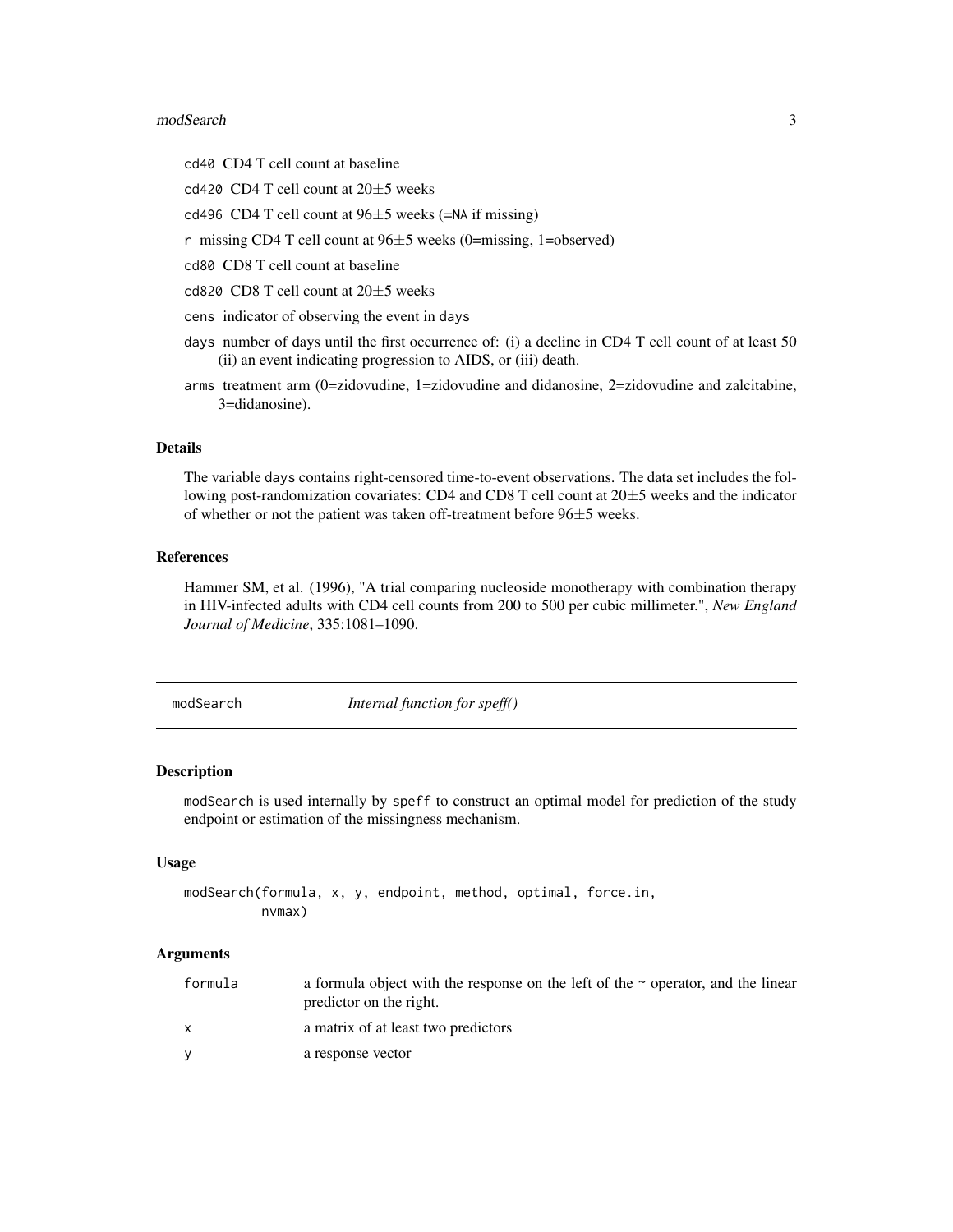<span id="page-3-0"></span>

| endpoint        | a character string specifying the type of the response variable; possible values<br>are "quantitative" or "dichotomous".                                            |
|-----------------|---------------------------------------------------------------------------------------------------------------------------------------------------------------------|
| method          | a character string specifying the type of search technique used in the model<br>selection procedure; possible values are "exhaustive", "forward", or<br>"backward". |
| optimal         | specifies the optimization criterion for model selection; possible values are "cp"<br>for Mallow's Cp, "bic" for BIC, and "rsq" for R-squared.                      |
| force.in        | a vector of indices to columns of the design matrix that should be included in<br>each regression model.                                                            |
| nvmax           | the maximum number of covariates considered for inclusion in a model.                                                                                               |
| <b>See Also</b> |                                                                                                                                                                     |
| speff           |                                                                                                                                                                     |
|                 |                                                                                                                                                                     |
| speff           | Semiparametric efficient estimation and testing for a two-sample treat-<br>ment effect with a quantitative or dichotomous endpoint                                  |

#### <span id="page-3-1"></span>Description

speff conducts estimation and testing of the treatment effect in a 2-group randomized clinical trial with a quantitative or dichotomous endpoint. The method is a special case of Robins, Rotnitzky, and Zhao (1994, JASA). It improves efficiency by leveraging baseline predictors of the endpoint. The method uses inverse probability weighting to provide unbiased estimation when the endpoint is missing at random.

#### Usage

```
speff(formula, endpoint=c("quantitative", "dichotomous"), data,
     postrandom=NULL, force.in=NULL, nvmax=9,
     method=c("exhaustive", "forward", "backward"),
     optimal=c("cp", "bic", "rsq"), trt.id, conf.level=0.95,
     missCtrl=NULL, missTreat=NULL, endCtrlPre=NULL,
     endTreatPre=NULL, endCtrlPost=NULL, endTreatPost=NULL)
```
#### Arguments

formula a formula object with the response on the left of the ~ operator, and the linear predictor on the right. The linear predictor specifies baseline and postrandomization variables that are considered for inclusion by the automated procedure for selecting the best models predicting the endpoint, separately for each treatment group. Interactions and variable transformations might also be considered. If predicted values for the endpoint are entered explicitly by the user, the formula can be of the form response ~ 1.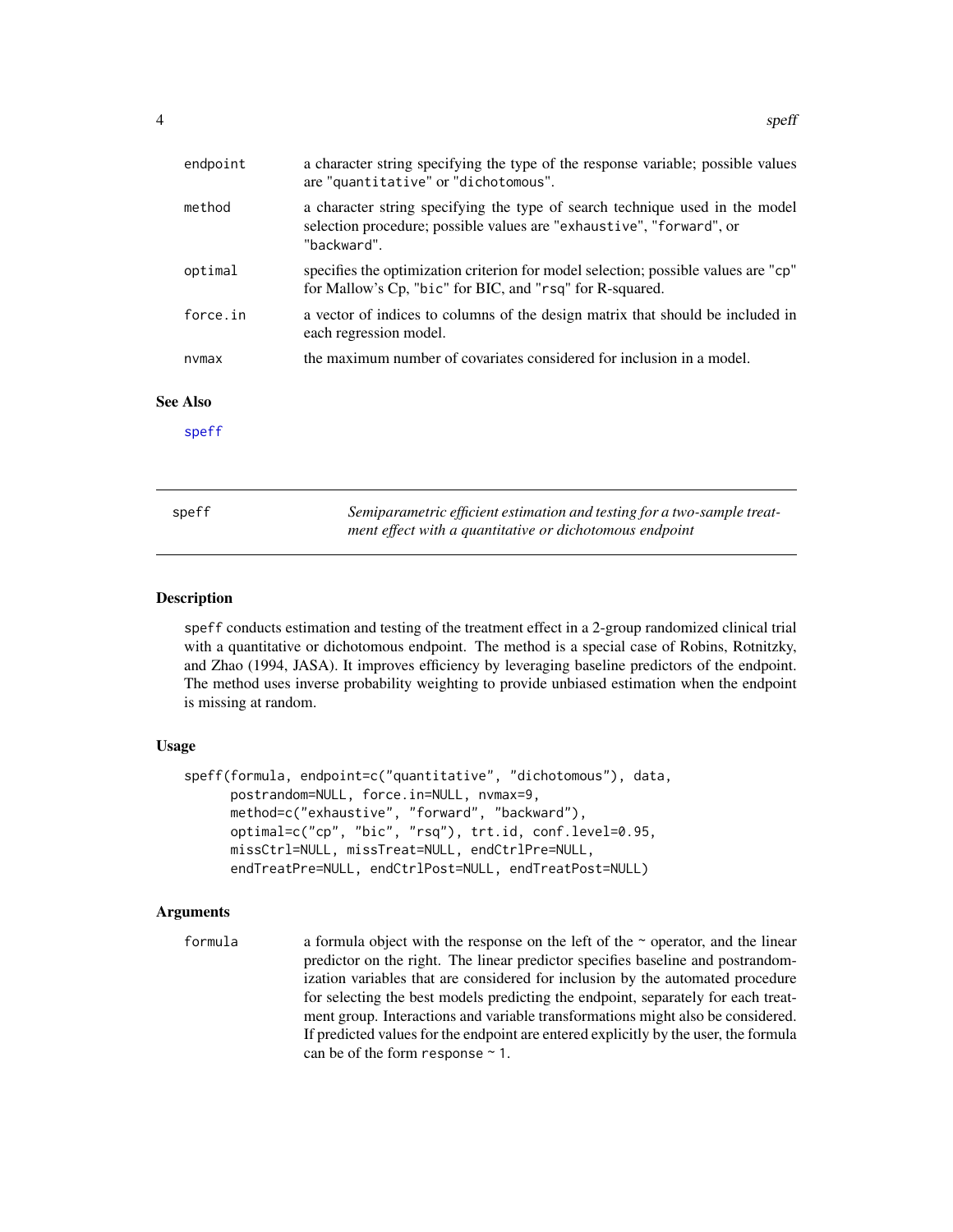<span id="page-4-0"></span>

| endpoint     | a character string specifying the type of the response variable. The option<br>"quantitative" (default) classifies the response as quantitative, and the mean<br>difference is the measure of the treatment effect, whereas "dichotomous" spec-<br>ifies a dichotomous response, and the log odds ratio is the measure of the treat-<br>ment effect. Only the first character is necessary. |
|--------------|---------------------------------------------------------------------------------------------------------------------------------------------------------------------------------------------------------------------------------------------------------------------------------------------------------------------------------------------------------------------------------------------|
| data         | a data frame in which to interpret the variables named in the formula,<br>postrandom, and trt.id.                                                                                                                                                                                                                                                                                           |
| postrandom   | a character vector designating postrandomization covariates included in the for-<br>mula (this argument allows to distinguish baseline from postrandomiation co-<br>variates).                                                                                                                                                                                                              |
| force.in     | a vector of indices to columns of the design matrix that should be included in<br>each regression model.                                                                                                                                                                                                                                                                                    |
| nvmax        | the maximum number of covariates considered for inclusion in a model. The<br>default is 9.                                                                                                                                                                                                                                                                                                  |
| method       | specifies the type of search technique used in the model selection procedure<br>carried out by the regsubsets function. "exhaustive" (default) performs the<br>all-subsets selection, whereas "forward" and "backward" execute a forward or<br>backward step-wise selection, respectively.                                                                                                  |
| optimal      | specifies the optimization criterion for model selection. The default is "cp",<br>Mallow's Cp, which is equivalent to AIC. The other options are "bic" for BIC<br>and "rsq" for R-squared.                                                                                                                                                                                                  |
| trt.id       | a character string specifying the name of the treatment indicator which can be a<br>character or a numeric vector. The control and treatment group is defined by the<br>alphanumeric order of labels used in the treatment indicator.                                                                                                                                                       |
| conf.level   | the confidence level to be used for confidence intervals reported by<br>summary.speff.                                                                                                                                                                                                                                                                                                      |
| missCtrl     | estimated probabilities of observing the endpoint based on pre- and postrandom-<br>ization information in the control group                                                                                                                                                                                                                                                                 |
| missTreat    | estimated probabilities of observing the endpoint based on pre- and postrandom-<br>ization information in the treatment group                                                                                                                                                                                                                                                               |
| endCtrlPre   | predicted values of the endpoint using baseline information in the control group<br>only                                                                                                                                                                                                                                                                                                    |
| endTreatPre  | predicted values of the endpoint using baseline information in the treatment<br>group only                                                                                                                                                                                                                                                                                                  |
| endCtrlPost  | predicted values of the endpoint using baseline and postrandomization informa-<br>tion in the control group                                                                                                                                                                                                                                                                                 |
| endTreatPost | predicted values of the endpoint using baseline and postrandomization informa-<br>tion in the treatment group                                                                                                                                                                                                                                                                               |
|              |                                                                                                                                                                                                                                                                                                                                                                                             |

# Details

The treatment effect is represented by the mean difference or the log odds ratio for a quantitative or dichotomous endpoint, respectively. Estimates of the treatment effect that ignore baseline covariates (naive) are included in the output.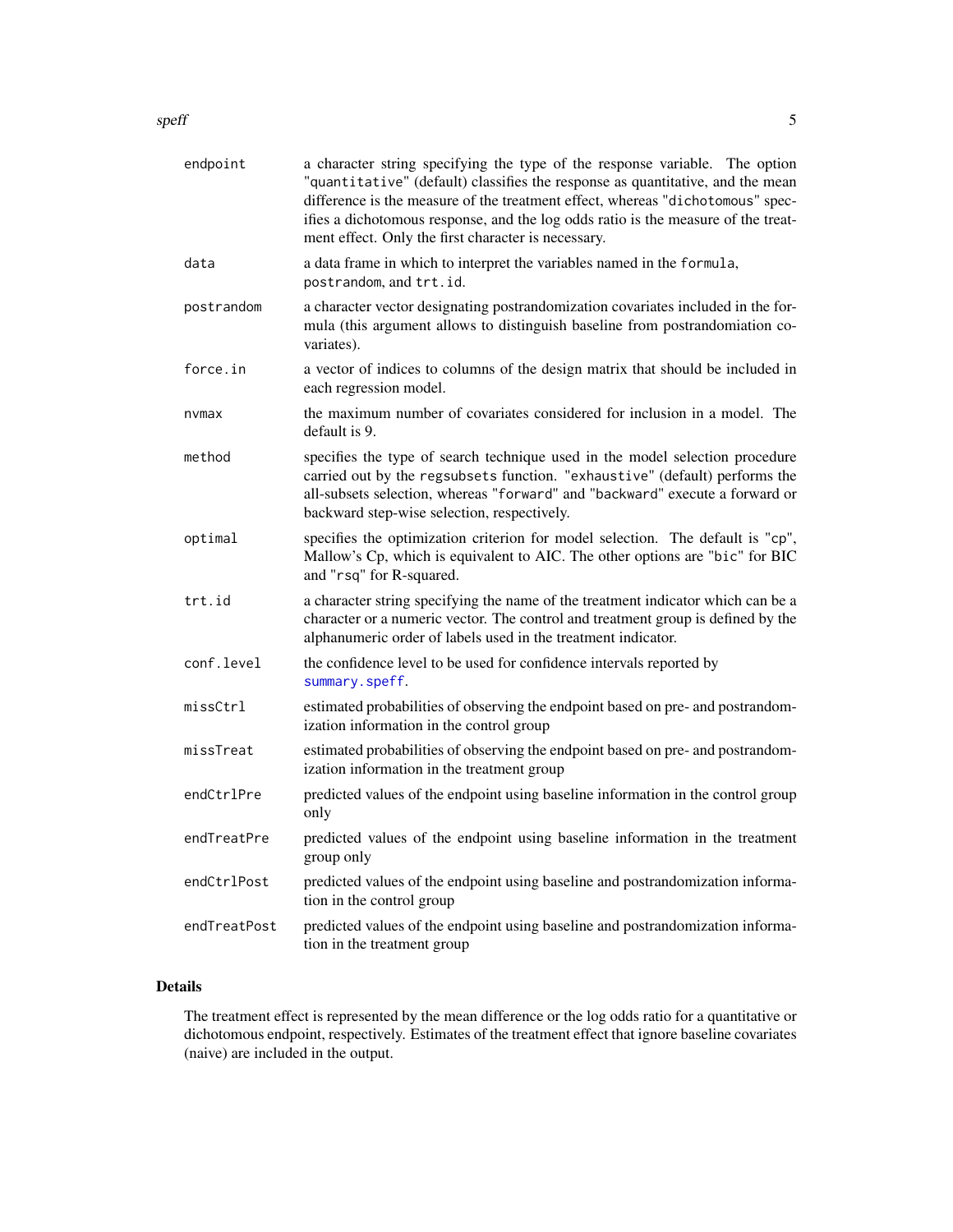Using the automated model selection procedure performed by regsubsets, four optimal regression models are developed for the study endpoint. Initially, all baseline and postrandomization covariates specified in the formula are considered for inclusion by the model selection procedure carried out separately in each treatment group. The optimal models are used to construct predicted values of the endpoint. Subsequently, in each treatment group, another regression model is fitted that includes only baseline covariates that were selected in the previous optimization. Then predicted values of the endpoint are computed based on these models. If missingness occurs in the endpoint variable, the model selection procedure is additionally used to determine the optimal models for predicting whether a subject has an observed endpoint, separately in each treatment group.

The function regsubsets conducts optimization of linear regression models only. The following modification in the model selection is adopted for a dichotomous variable: initially, a logistic regression model is fitted with all baseline and postrandomization covariates included in the formula. Subsequently, an optimal model is selected by using a weighted linear regression with weights from the last iteration of the IWLS algorithm. The optimal model is then refitted by logistic regression.

Besides using the built-in model selection algorithms, the user has the option to explicitly enter predicted values of the endpoint as well as estimated probabilities of observing the endpoint if it is missing at random.

#### Value

speff returns an object of class "speff" which can be processed by [summary.speff](#page-9-1) to obtain or print a summary of the results. An object of class "speff" is a list containing the following components:

| coef       | a matrix with estimates of treatment-specific mean responses and the treatment<br>effect.                                                                                             |
|------------|---------------------------------------------------------------------------------------------------------------------------------------------------------------------------------------|
| COV        | a list with components naive and speff, each storing the covariance matrix of<br>the estimated treatment-specific mean responses.                                                     |
| varbeta    | a numeric vector of variance estimates of the naive and semiparametric treatment<br>effect estimates.                                                                                 |
| formula    | a list with components control and treatment containing formula objects for<br>the optimal selected regression models. Set to NULL if predicted values are en-<br>tered explicitly.   |
| rsq        | a numeric vector of the R-squared statistics for the optimal selected regression<br>models predicting the study endpoint. Set to NULL if predicted values are entered<br>by the user. |
| endpoint   | "quantitative" for a quantitative and "dichotomous" for a dichotomous re-<br>sponse.                                                                                                  |
| postrandom | a character vector of postrandomization covariates considered for selection.                                                                                                          |
| predicted  | a logical vector; if TRUE, the built-in model selection procedure was employed<br>for prediction of the study endpoint in the control and treatment group, respec-<br>tively.         |
| conf.level | confidence level of the confidence intervals reported by summary. speff.                                                                                                              |
| method     | search technique employed in the model selection procedure.                                                                                                                           |
| n          | number of subjects in each treatment group.                                                                                                                                           |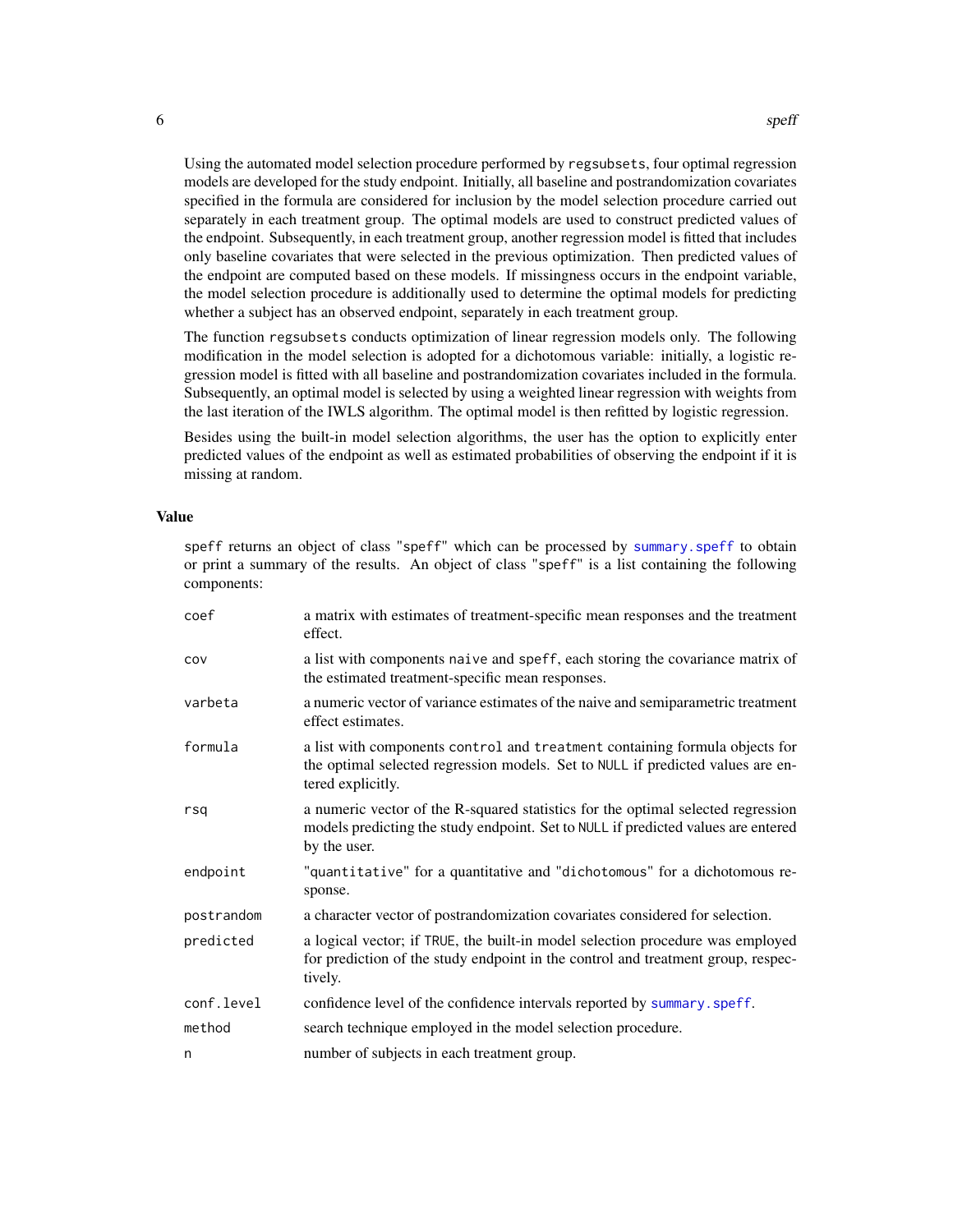#### References

Robins JM, Rotnitzky A, Zhao LP. (1994), "Estimation of regression coefficients when some regressors are not always observed.", *Journal of the American Statistical Association*, 89:846–66.

Tsiatis AA, Davidian M, Zhang M, Lu X. (2007), "Covariate adjustment for two-sample treatment comparisons in randomized clinical trials: A principled yet flexible approach.", *Statistics in Medicine*, 27:4658–4677.

Zhang M, Tsiatis AA, Davidian M. (2008), "Improving efficiency of inferences in randomized clinical trials using auxiliary covariates.", *Biometrics*, 64:707–715.

Davidian M, Tsiatis AA, Leon S. (2005), "Semiparametric estimation of treatment effect in a pretest-posttest study with missing data.", *Statistical Science*, 20:261–301.

Zhang M, Gilbert P. (2009), "Increasing the efficiency of prevential trials by incorporating baseline covariates.", manuscript.

#### See Also

[summary.speff](#page-9-1)

#### Examples

str(ACTG175)

```
### treatment effect estimation with a quantitative endpoint missing
### at random
fit1 <- speff(cd496 ~ age+wtkg+hemo+homo+drugs+karnof+oprior+preanti+
race+gender+str2+strat+symptom+cd40+cd420+cd80+cd820+offtrt,
postrandom=c("cd420","cd820","offtrt"), data=ACTG175, trt.id="treat")
### 'fit2' adds quadratic effects of CD420 and CD820 and their
### two-way interaction
fit2 <- speff(cd496 ~ age+wtkg+hemo+homo+drugs+karnof+oprior+preanti+
race+gender+str2+strat+symptom+cd40+cd420+I(cd420^2)+cd80+cd820+
I(cd820^2)+cd420:cd820+offtrt, postrandom=c("cd420","I(cd420^2)",
"cd820","I(cd820^2)","cd420:cd820","offtrt"), data=ACTG175,
trt.id="treat")
### 'fit3' uses R-squared as the optimization criterion
fit3 <- speff(cd496 ~ age+wtkg+hemo+homo+drugs+karnof+oprior+preanti+
race+gender+str2+strat+symptom+cd40+cd420+cd80+cd820+offtrt,
postrandom=c("cd420","cd820","offtrt"), data=ACTG175, trt.id="treat",
optimal="rsq")
### a dichotomous response is created with missing values maintained
ACTG175$cd496bin <- ifelse(ACTG175$cd496 > 250, 1, 0)
### treatment effect estimation with a dichotomous endpoint missing
### at random
fit4 <- speff(cd496bin ~ age+wtkg+hemo+homo+drugs+karnof+oprior+preanti+
race+gender+str2+strat+symptom+cd40+cd420+cd80+cd820+offtrt,
postrandom=c("cd420","cd820","offtrt"), data=ACTG175, trt.id="treat",
```

```
endpoint="dichotomous")
```
#### <span id="page-6-0"></span> $s$ peff $\overline{7}$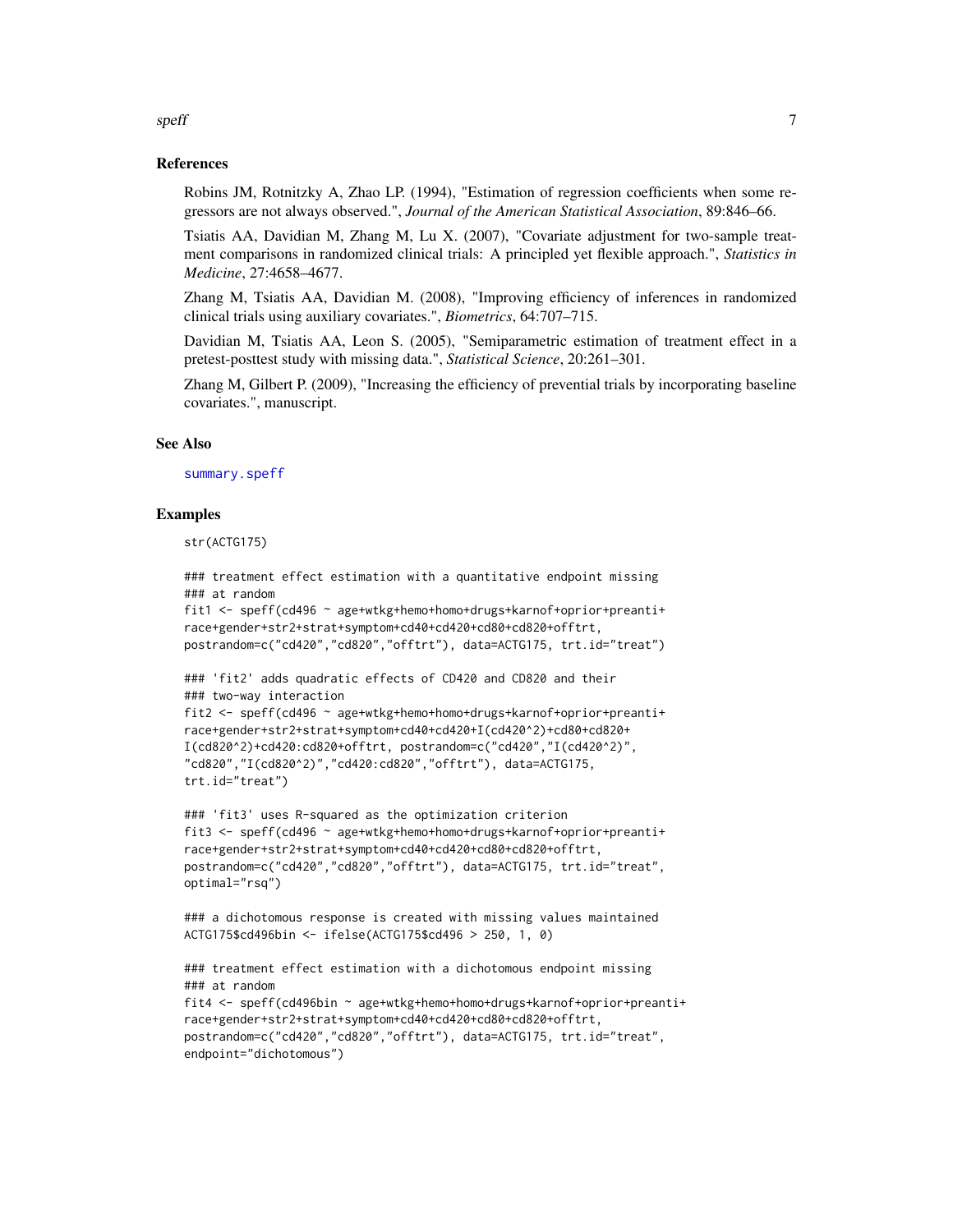<span id="page-7-1"></span><span id="page-7-0"></span>

# Description

speffSurv conducts estimation and testing of the treatment effect in a two-group randomized clinical trial with a right-censored time-to-event endpoint. It improves efficiency by leveraging baseline predictors of the endpoint.

# Usage

```
speffSurv(formula, data, force.in=NULL, nvmax=9,
         method=c("exhaustive", "forward", "backward"),
         optimal=c("cp", "bic", "rsq"), trt.id,
         conf.level=0.95, fixed=FALSE)
```
# Arguments

| formula    | a formula object with the response variable on the left of the $\sim$ operator and the<br>linear predictor on the right. The response is a survival object of class Surv. The<br>linear predictor specifies baseline variables that are considered for inclusion by<br>the automated procedure for selecting the best models predicting the endpoint.<br>Interactions and variable transformations might also be considered. |
|------------|------------------------------------------------------------------------------------------------------------------------------------------------------------------------------------------------------------------------------------------------------------------------------------------------------------------------------------------------------------------------------------------------------------------------------|
| data       | a data frame in which to interpret the variables named in the formula and<br>trt.id.                                                                                                                                                                                                                                                                                                                                         |
| force.in   | a vector of indices to columns of the design matrix that should be included in<br>each regression model.                                                                                                                                                                                                                                                                                                                     |
| nvmax      | the maximum number of covariates considered for inclusion in a model. The<br>default is 9.                                                                                                                                                                                                                                                                                                                                   |
| method     | specifies the type of search technique used in the model selection procedure<br>carried out by the regsubsets function. "exhaustive" (default) performs the<br>all-subsets selection, whereas "forward" and "backward" execute a forward or<br>backward step-wise selection, respectively.                                                                                                                                   |
| optimal    | specifies the optimization criterion for model selection. The default is "cp",<br>Mallow's Cp, which is equivalent to AIC. The other options are "bic" for BIC<br>and "rsq" for R-squared.                                                                                                                                                                                                                                   |
| trt.id     | a character string specifying the name of the treatment indicator which can be a<br>character or a numeric vector. The control and treatment group is defined by the<br>alphanumeric order of labels used in the treatment indicator.                                                                                                                                                                                        |
| conf.level | the confidence level to be used for confidence intervals reported by<br>summary.speffSurv.                                                                                                                                                                                                                                                                                                                                   |
| fixed      | logical value; if FALSE (default), automated selection procedure is used for pre-<br>dicting the endpoint. Otherwise, all baseline variables specified in the formula<br>are used.                                                                                                                                                                                                                                           |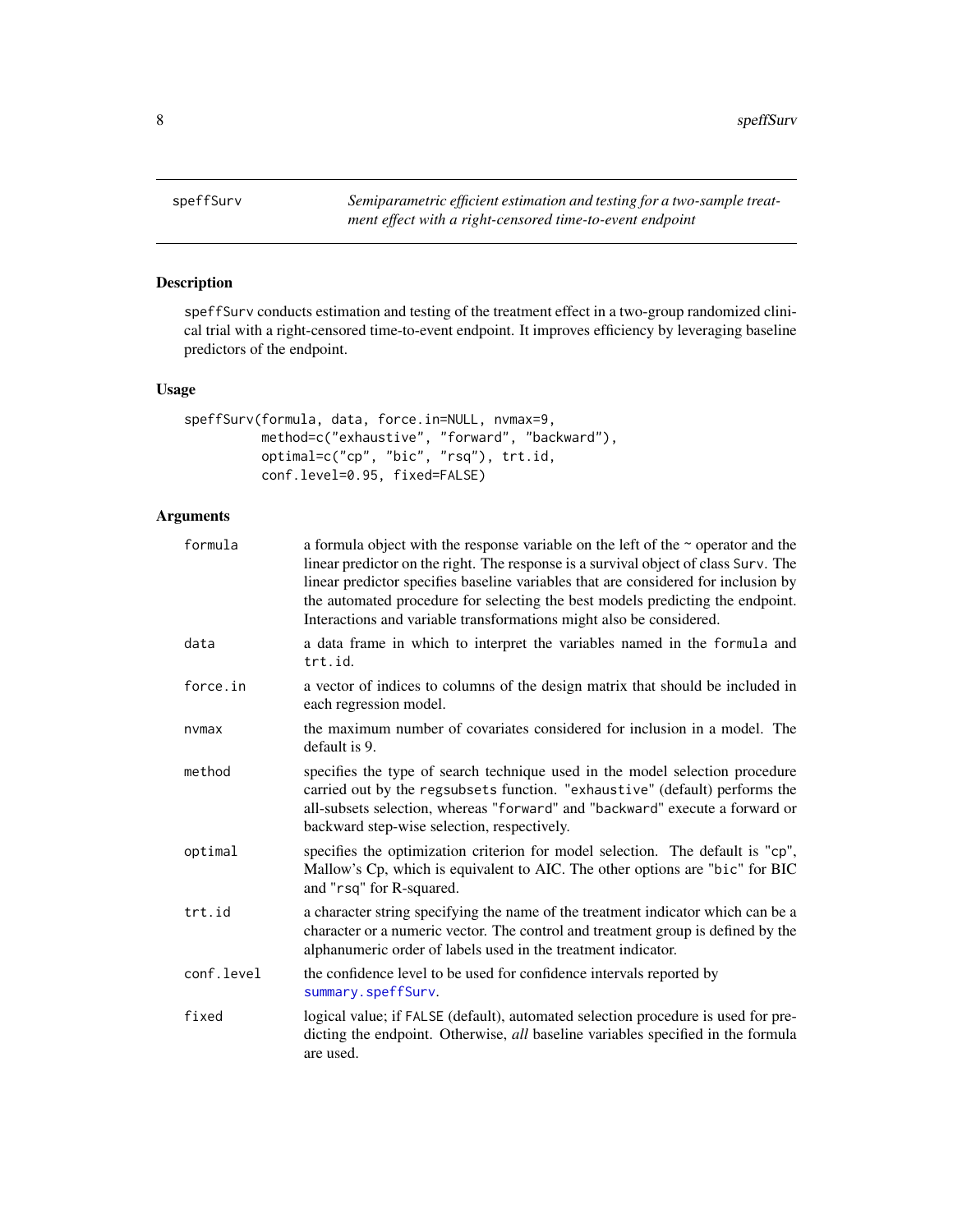#### speffSurv 9

#### Details

The treatment effect is represented by the (unadjusted) log hazard ratio for the treatment versus control group. The estimate of the treatment effect using the (unadjusted) proportional hazards model is included in the output.

Using the automated model selection procedure performed by regsubsets, two optimal linear regression models are developed to characterize the influence function of an estimator that is more efficient than the maximum partial likelihood estimator. The "efficient" influence function is searched in the space of influence functions that determine all regular and asymptotically linear estimators for the treatment effect (for definitions see, for example, Tsiatis, 2006). The space of influence functions has three components: the estimation space that characterizes all regular and asymptotically linear estimators that do not use baseline covariates. The other two subspaces, the randomization and censoring space, use baseline covariates to improve the efficiency in the estimation of the treatment effect (Lu, 2008). The automated model selection procedure is used to identify functions in the randomization and censoring space that satisfy a prespecified optimality criterion and that lead to efficiency gain by using baseline predictors of the outcome.

The user has the option to avoid the automated variable selection and, instead, use all variables specified in the formula for the estimation of the treatment effect. This is achieved by setting fixed=TRUE.

speffSurv does not allow missing values in the data.

#### Value

speffSurv returns an object of class "speffSurv" which can be processed by [summary.speffSurv](#page-10-1) to obtain or print a summary of the results. An object of class "speffSurv" is a list containing the following components:

| beta       | a numeric vector with estimates of the treatment effect from the unadjusted pro-<br>portional hazards model and the semiparametric efficient model using baseline<br>covariates, respectively.                                                                |
|------------|---------------------------------------------------------------------------------------------------------------------------------------------------------------------------------------------------------------------------------------------------------------|
| varbeta    | a numeric vector of variance estimates for the treatment effect estimates in beta.                                                                                                                                                                            |
| formula    | a list with components rndSpace and censSpace containing formula objects<br>for the optimal selected linear regression models that characterize the optimal<br>elements in the randomization and censoring space, respectively. Set to NULL if<br>fixed=TRUE. |
| fixed      | a logical value; if TRUE, the efficient estimator utilizes all baseline covariates<br>specified in the formula. Otherwise, the automated selection procedure is used<br>to identify covariates that ensure optimality.                                        |
| conf.level | confidence level of the confidence intervals reported by summary. speff Surv.                                                                                                                                                                                 |
| method     | search technique employed in the model selection procedure.                                                                                                                                                                                                   |
| n          | number of subjects in each treatment group.                                                                                                                                                                                                                   |

#### References

Lu X, Tsiatis AA. (2008), "Improving the efficiency of the log-rank test using auxiliary covariates.", *Biometrika*, 95:679–694.

Tsiatis AA. (2006), *Semiparametric Theory and Missing Data.*, New York: Springer.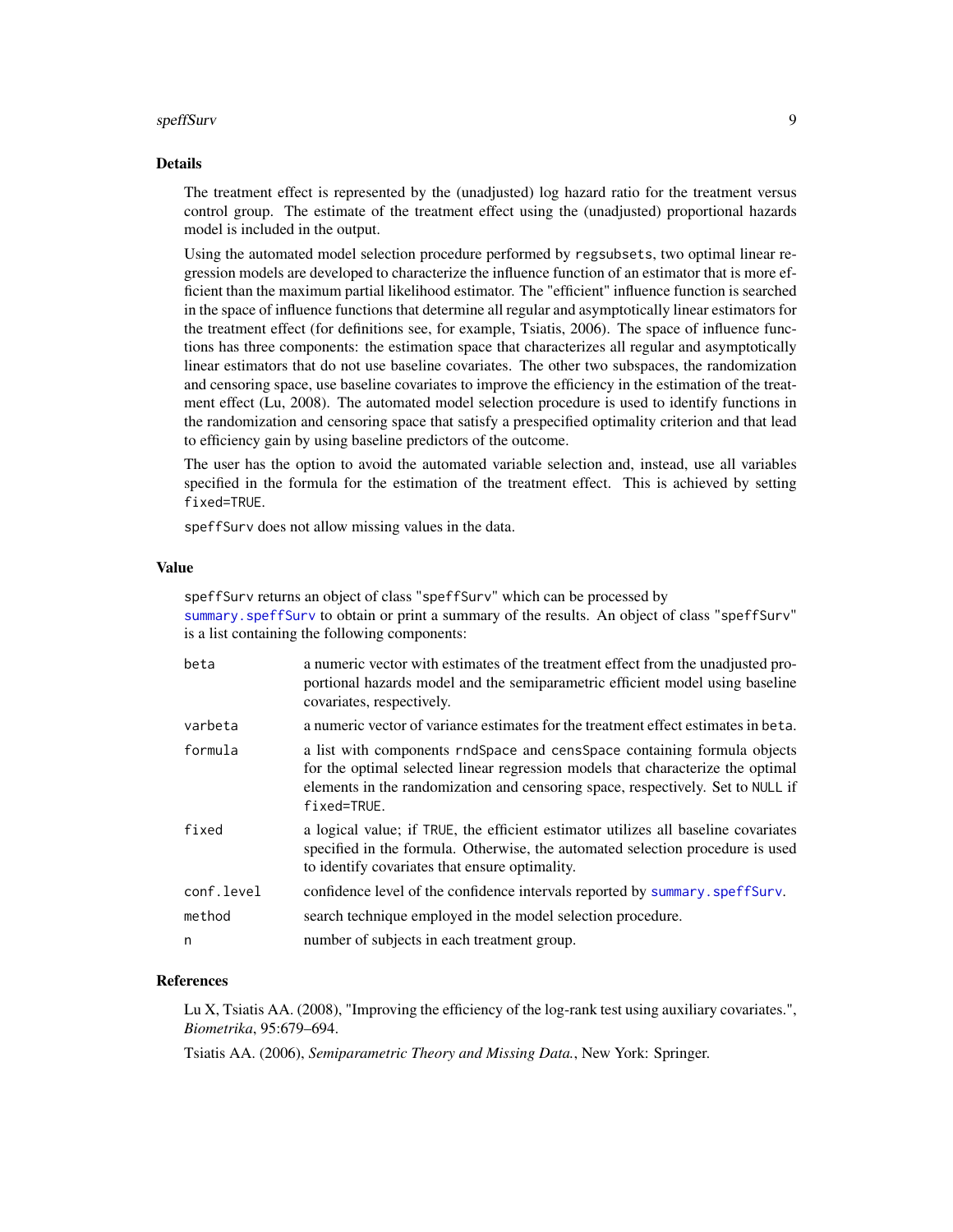#### See Also

[summary.speffSurv](#page-10-1)

#### Examples

str(ACTG175)

```
data <- na.omit(ACTG175[ACTG175$arms==0 | ACTG175$arms==1, ])
data <- data[1:100, ]
```

```
### efficiency-improved estimation of log hazard ratio using
### baseline covariates
### 'fit1' coerces the use of all specified baseline covariates;
### automated selection procedure is skipped
fit1 <- speffSurv(Surv(days,cens) ~ cd40+cd80+age,
                  data=data, trt.id="arms", fixed=TRUE)
```

```
fit2 <- speffSurv(Surv(days,cens) ~ cd40+cd80+age+wtkg+drugs+karnof+z30+
preanti+symptom, data=data, trt.id="arms")
```
<span id="page-9-1"></span>

| summary.speff | Summarizing results for semiparametric efficient estimation and test- |
|---------------|-----------------------------------------------------------------------|
|               | ing for a 2-sample treatment effect                                   |

#### Description

summary method for an object of class "speff".

#### Usage

## S3 method for class 'speff' summary(object,...)

#### **Arguments**

| object   | an object of class "speff". |
|----------|-----------------------------|
| $\cdots$ | for other methods.          |

# Details

print.summary.speff prints a formatted summary of results. In the initial section, formulas for the optimal selected regression models are printed with pertaining R-squared statistics for each treatment group. Further, an inferential table is produced with point and interval estimates of the treatment effect, standard error estimates, and Wald test p-values using both the naive and covariateadjusted estimation methods. At least five significant digits are printed.

<span id="page-9-0"></span>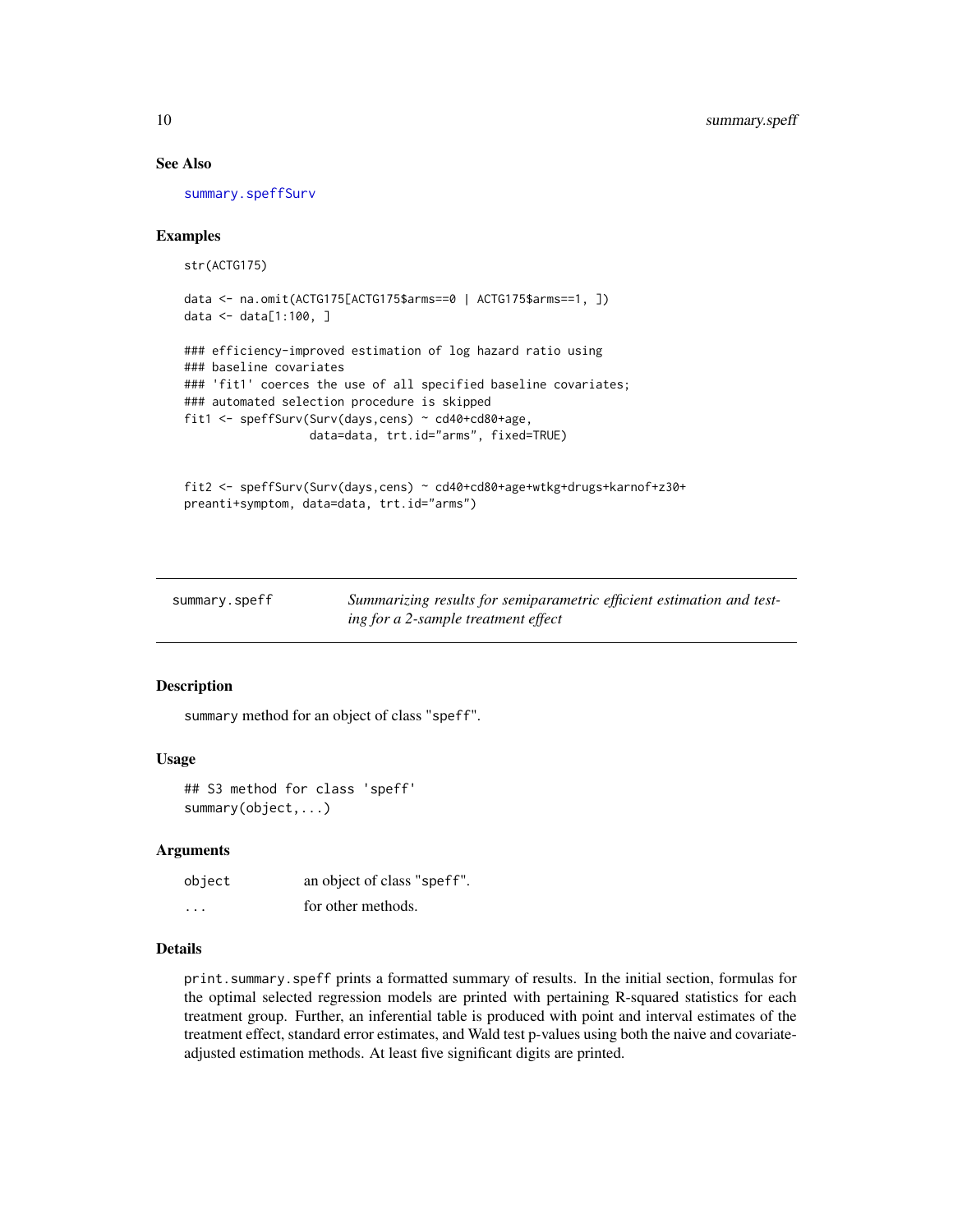# <span id="page-10-0"></span>Value

A list with the following components:

| tab       | inferential table for the treatment effect.                                                                                                                                   |
|-----------|-------------------------------------------------------------------------------------------------------------------------------------------------------------------------------|
| method    | search technique employed in the model selection procedure.                                                                                                                   |
| rsa       | a numeric vector of the R-squared statistics for the optimal selected regression<br>models predicting the study endpoint.                                                     |
| formula   | a list with components control and treatment containing formula objects for<br>the optimal selected regression models.                                                        |
| predicted | a logical vector; if TRUE, the built-in model selection procedure was employed<br>for prediction of the study endpoint in the control and treatment group, respec-<br>tively. |

# See Also

[speff](#page-3-1)

# Examples

```
### from the example for 'speff':
fit1 <- speff(cd496 ~ age+wtkg+hemo+homo+drugs+karnof+oprior+preanti+
race+gender+str2+strat+symptom+cd40+cd420+cd80+cd820+offtrt,
postrandom=c("cd420","cd820","offtrt"), data=ACTG175, trt.id="treat")
```
summary(fit1)

<span id="page-10-1"></span>

| summary.speffSurv | Summarizing results for semiparametric efficient estimation and test- |
|-------------------|-----------------------------------------------------------------------|
|                   | ing for a two-sample treatment effect with a right-censored time-to-  |
|                   | event endpoint                                                        |

# Description

summary method for an object of class "speffSurv".

#### Usage

```
## S3 method for class 'speffSurv'
summary(object,...)
```
# Arguments

| object | an object of class "speff Surv". |
|--------|----------------------------------|
| .      | for other methods.               |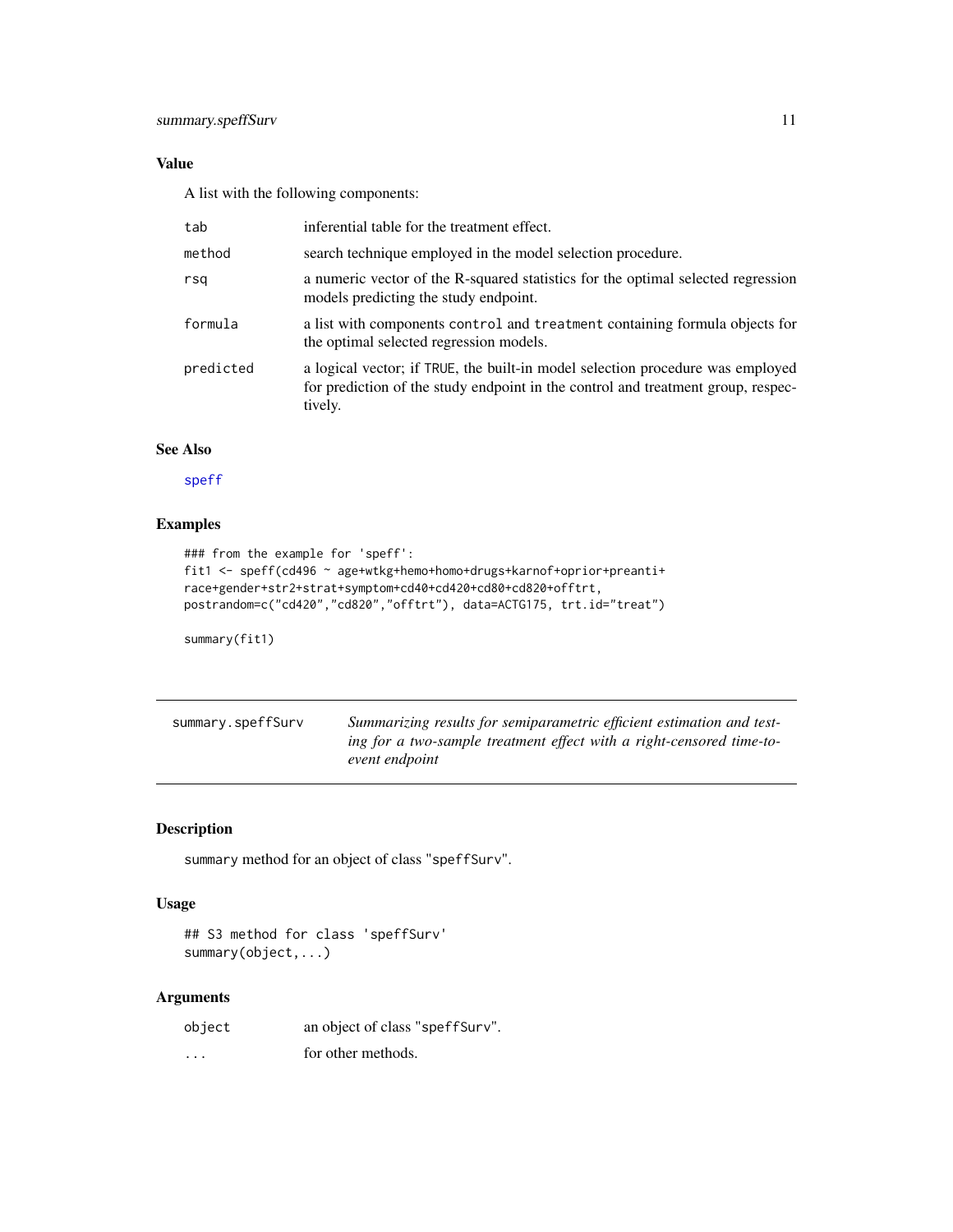## <span id="page-11-0"></span>Details

print.summary.speffSurv prints a formatted summary of results. In the initial section, rightsided formulas defining the optimal selected functions in the randomization and censoring space are printed. Further, an inferential table is generated with point and interval estimates of the log hazard ratio, standard error estimates, and Wald test p-values using both the proportional hazards and covariate-adjusted estimation methods. At least five significant digits are printed.

## Value

A list with the following components:

| tab     | inferential table for the treatment effect.                                                                                                                                                                                                                   |
|---------|---------------------------------------------------------------------------------------------------------------------------------------------------------------------------------------------------------------------------------------------------------------|
| method  | search technique employed in the model selection procedure.                                                                                                                                                                                                   |
| formula | a list with components rndSpace and censSpace containing formula objects<br>for the optimal selected linear regression models that characterize the optimal<br>elements in the randomization and censoring space, respectively. Set to NULL if<br>fixed=TRUE. |
| fixed   | a logical value; if TRUE, the efficient estimator utilized all baseline covariates<br>specified in the formula. Otherwise, the automated selection procedure was<br>used to identify covariates that ensure optimality.                                       |

# See Also

[speffSurv](#page-7-1)

# Examples

```
### from the example for 'speffSurv':
data <- na.omit(ACTG175[ACTG175$arms==0 | ACTG175$arms==1, ])
data <- data[1:100, ]
fit1 <- speffSurv(Surv(days,cens) ~ cd40+cd80+age,
                  data=data, trt.id="arms", fixed=TRUE)
```
summary(fit1)